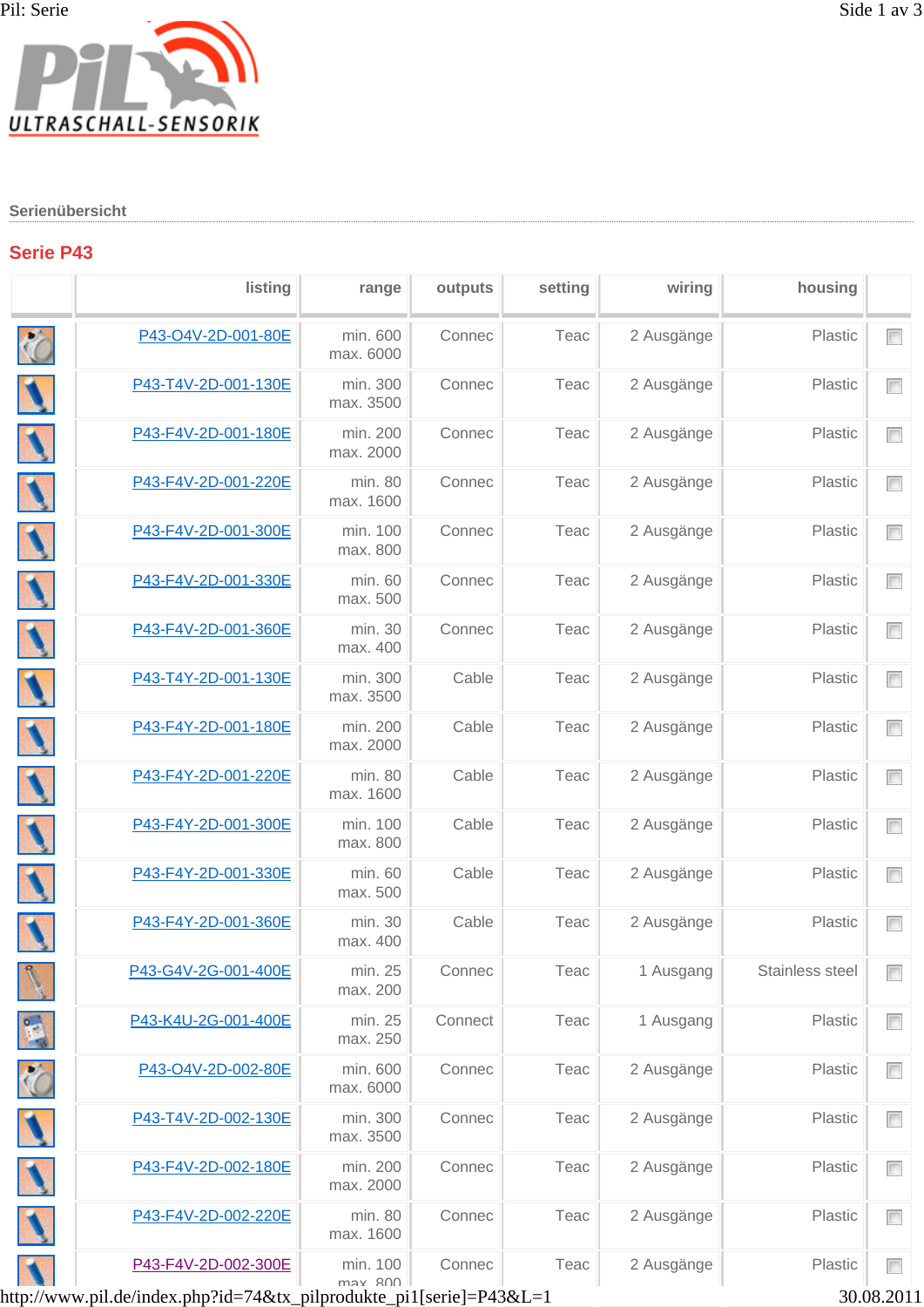| Pil: Serie |                     |                       |         |      |            |                 | Side 2 av 3                   |
|------------|---------------------|-----------------------|---------|------|------------|-----------------|-------------------------------|
|            | P43-F4V-2D-002-330E | min. 60<br>max. 500   | Connec  | Teac | 2 Ausgänge | Plastic         |                               |
|            | P43-F4V-2D-002-360E | min. 30<br>max. 400   | Connec  | Teac | 2 Ausgänge | Plastic         | $\blacksquare$                |
|            | P43-T4Y-2D-002-130E | min. 300<br>max. 3500 | Cable   | Teac | 2 Ausgänge | Plastic         | $\Box$                        |
|            | P43-F4Y-2D-002-180E | min. 200<br>max. 2000 | Cable   | Teac | 2 Ausgänge | Plastic         | $\blacksquare$                |
|            | P43-F4Y-2D-002-220E | min. 80<br>max. 1600  | Cable   | Teac | 2 Ausgänge | Plastic         | $\Box$                        |
|            | P43-F4Y-2D-002-300E | min. 100<br>max. 800  | Cable   | Teac | 2 Ausgänge | Plastic         | $\Box$                        |
|            | P43-F4Y-2D-002-330E | min. 60<br>max. 500   | Cable   | Teac | 2 Ausgänge | Plastic         | $\Box$                        |
|            | P43-F4Y-2D-002-360E | min. 30<br>max. 400   | Cable   | Teac | 2 Ausgänge | Plastic         | $\Box$                        |
|            | P43-G4V-2G-002-400E | min. 25<br>max. 200   | Connec  | Teac | 1 Ausgang  | Stainless steel | $\Box$                        |
|            | P43-K4U-2G-002-400E | min. 25<br>max. 250   | Connect | Teac | 1 Ausgang  | Plastic         | $\blacksquare$                |
|            | P43-O4V-2D-1C0-80E  | min. 600<br>max. 6000 | Connec  | Teac |            | Plastic         | $\Box$                        |
|            | P43-T4V-2D-1C0-130E | min. 300<br>max. 3500 | Connec  | Teac | $0 - 10V$  | Plastic         | $\Box$                        |
|            | P43-F4V-2D-1C0-180E | min. 200<br>max. 2000 | Connec  | Teac | $0 - 10V$  | Plastic         | $\Box$                        |
|            | P43-F4V-2D-1C0-220E | min. 80<br>max. 1600  | Connec  | Teac | $0 - 10V$  | Plastic         | П<br><b>Contract Contract</b> |
|            | P43-F4V-2D-1C0-300E | min. 100<br>max. 800  | Connec  | Teac | $0 - 10V$  | Plastic         | $\Box$                        |
|            | P43-F4V-2D-1C0-330E | min. 60<br>max. 500   | Connec  | Teac | $0 - 10V$  | Plastic         | $\Box$                        |
|            | P43-F4V-2D-1C0-360E | min. 30<br>max. 400   | Connec  | Teac | $0 - 10V$  | Plastic         | $\Box$                        |
|            | P43-T4Y-2D-1C0-130E | min. 300<br>max. 3500 | Cable   | Teac | $0 - 10V$  | Plastic         | $\Box$                        |
|            | P43-F4Y-2D-1C0-180E | min. 200<br>max. 2000 | Cable   | Teac | $0 - 10V$  | Plastic         | $\Box$                        |
|            | P43-F4Y-2D-1C0-220E | min. 80<br>max. 1600  | Cable   | Teac | $0 - 10V$  | Plastic         | $\Box$                        |
|            | P43-F4Y-2D-1C0-300E | min. 100<br>max. 800  | Cable   | Teac | $0 - 10V$  | Plastic         | $\Box$                        |
|            | P43-F4Y-2D-1C0-330E | min. 60<br>max. 500   | Cable   | Teac | $0 - 10V$  | Plastic         | $\Box$                        |
|            | P43-F4Y-2D-1C0-360E | min. 30<br>max. 400   | Cable   | Teac | $0 - 10V$  | Plastic         | $\Box$                        |
|            | P43-K4U-2G-1C0-400E | min. 25<br>max. 250   | Connect | Teac | $0 - 10V$  | Plastic         | $\Box$                        |
|            | P43-O4V-2D-1D0-80E  | min. 600<br>max. 6000 | Connec  | Teac | $4 - 20mA$ | Plastic         | $\Box$                        |
|            | P43-T4V-2D-1D0-130E |                       | Connec  | Teac | 4 - 20mA   | Plastic         | m                             |

http://www.pil.de/index.php?id=74&tx\_pilprodukte\_pi1[serie]=P43&L=1 30.08.2011